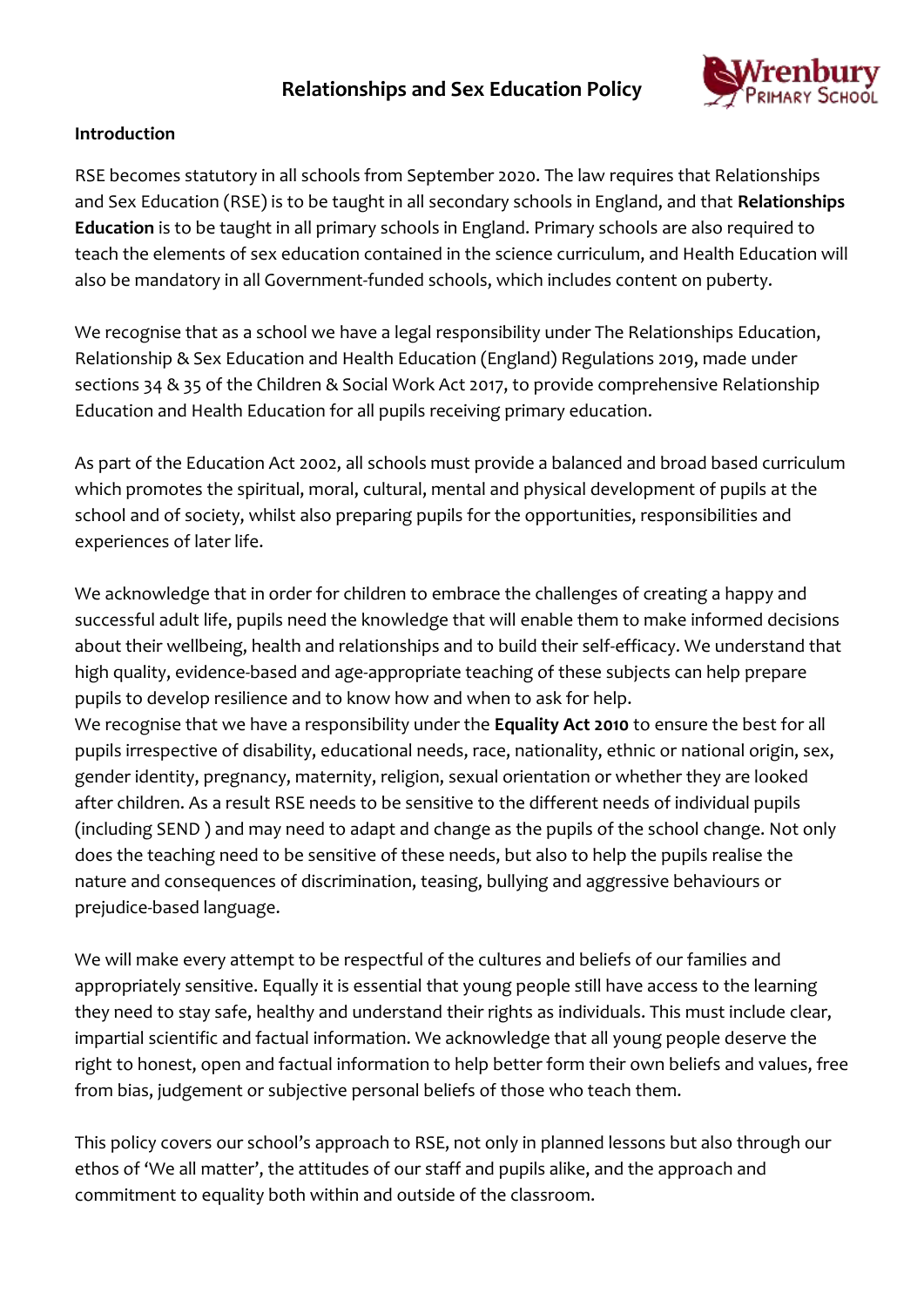#### **Defining Relationship Education at Wrenbury:**

The Department for Education defines relationships education as, teaching the fundamental building blocks and characteristics of positive relationships, with particular reference to friendships, family relationships and relationships with other peers and adults. We believe relationship education is designed to help children to develop the skills to recognise and manage healthy relationships both online and in the real world. It is designed to build selfesteem and to explore personal identity. It is about helping children understand and make sense of the world they are growing up in; to recognise the differences and similarities between their peers and their families, as well as families and relationships which may be different from their own or new to them; to understand the fact every human being is unique and has the right to be respected because 'we all matter'. There are many different family structures and all children have the right to feel safe. Relationship education has been shown to help keep children safe by allowing them to understand appropriate and inappropriate touching, to realise that their body is fantastic and belongs to them.

It is about building the foundations of an understanding of consent and personal boundaries; in that no one has the right to touch you in a way you don't like but also the difference between public and private behaviours. It is important for children to know the names and functions of their body and to be reassured it is natural to be curious about them. Indeed, by teaching children the correct terms for their private parts, children are proven to be safer from abuse. In addition, we believe relationship education helps children to develop their vocabulary and emotional literacy to enable them to talk about and manage their feelings. It helps children build their own support networks and the confidence to ask for help when they feel unsafe. This is a required element of the Health Education Guidance.

## **Defining Physical Health and Mental Wellbeing at Wrenbury**

The DfE states the importance of 'a positive two-way relationship between good physical health and good mental wellbeing, and the benefits to mental wellbeing of physical exercise and time spent outdoors.'

Physical health is linked to physical activity, which is defined as any body movement that works your muscles and requires more energy than resting. Some physical activity is planned for as in a PE lesson, whilst others can be spontaneous such as children taking part in a game of tag or climbing on the climbing logs or across the traversing wall at playtime.

Mental wellbeing can be defined as 'feeling good and functioning well' and includes having a positive self-image, good self-esteem, self-confidence as well as resilience.

At Wrenbury, we ask 'what is the behaviour saying?' acknowledging that a wide range of behaviours can tell us whether or not a child or adult is experiencing good mental wellbeing. We also know that being outdoors and active can lift the mood and the experience of wellbeing.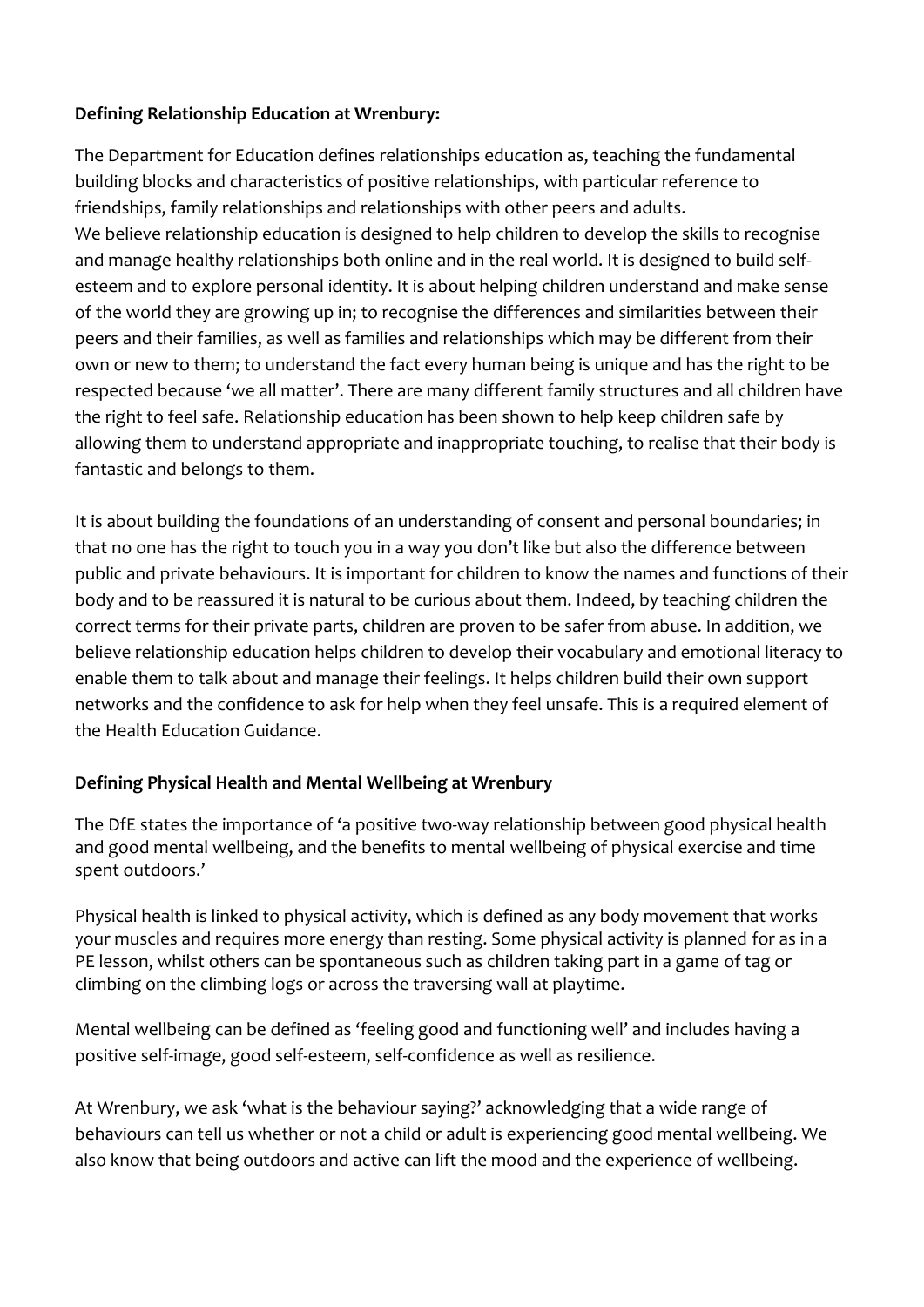#### **Defining Sex Education at Wrenbury:**

Although The Relationships Education, Relationship & Sex Education and Health Education (England) Regulations 2019, made Relationship Education compulsory in all primary schools, Sex education is currently not compulsory. However, the Department for Education continues to recommend that all primary schools should have a sex education programme tailored to the age and maturity of the pupils.

We, like many other schools already choose to teach some aspects of sex education and will continue to do so.

It is important that the transition phase (years 5 and 6) before moving to secondary school supports pupils' ongoing emotional and physical development effectively to ensure that both boys and girls are prepared for the changes that adolescence brings and – drawing on knowledge of the human life cycle set out in the national curriculum for science - how a baby is conceived and born. In our school, sex education is an opportunity to answer children's questions about where they came from, an opportunity to explore their own stories and to be clear about how a baby is conceived and formed as set out in the national curriculum for science. Furthermore, it ensures that all children are prepared for both the physical and emotional changes of puberty, including menstruation. Children need to understand how both girls' and boys' bodies function and change as they grow into adults.

We recognise that some parents may be uncomfortable with the thought of their children receiving sex education in primary school. Equally, we recognise it is completely natural for children to have questions about sex, their bodies and to be curious about where they came from. In an age where children in primary school have access to information through mobile technology and the internet, we believe it is better that children receive age appropriate answers from us than it being left to their peers or the internet.

We believe that sex education should allow children a safe space to ask the questions they may have without shame or judgement. Evidence states that a graduated age-appropriate spiral curriculum is the best way of preventing the topic of sex, reproduction and private body parts of becoming taboo and children from becoming embarrassed by the topic.

We believe it is the duty of our school to give our young people the learning that will enable them to live safe, fulfilled and healthy lives. This includes ensuring that they have the skills to keep themselves safe from harm and develop positive and healthy relationships, free from exploitation pressure or abuse.

## **How RSE is taught at Wrenbury Primary School**

In school we meet the learning objectives as set out in the Relationships Education, Relationship & Sex Education and Health Education (England) Regulations 2019 for primary schools with a whole school holistic approach. Underpinning all our teaching and the children's learning is our ethos 'we all matter'.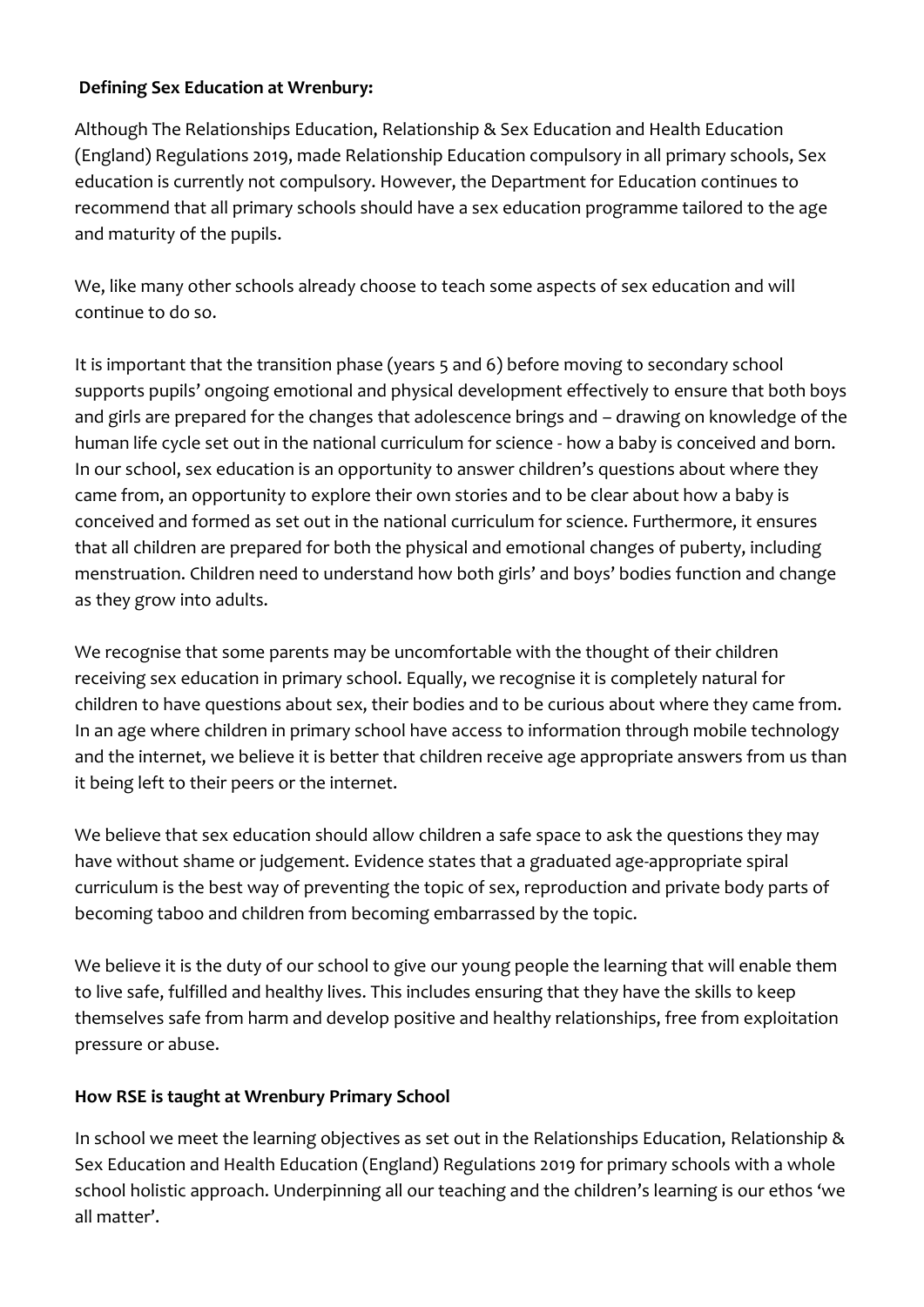#### **Relationships Education**

We use the Christopher Winter Project for YR-6 to teach the following aspects of RSE at Wrenbury through a progressive series of lessons: *Families who care for me; Caring friendships; Respectful relationships; Online Relationships; Being safe*.

### **Wellbeing Lunch Clubs**

We provide further focus and discussion on these areas in our Wellbeing Lunch Clubs. Our weekly Wellbeing Lunch Clubs for YR-6 follow three termly themes and are led through a story approach. Two of these themes support our Relationships education: The Equality Act – There are no outsiders in our school; Friendship building – Friendship Terrace; Self-esteem and understanding our feelings and emotions – Action for Happiness (see Wellbeing Lunch Club Statement-website)

#### **NSPCC**

The NSPCC is invited into school to give Speak Out, Stay Safe and Pants are Private assemblies and workshops.

### **Physical Health and Mental Wellbeing**

We use the Christopher Winter Project YR-6 scheme to teach the following aspects of the Physical Health and Mental Wellbeing Education: Mental Wellbeing; Internet safety and harm; Changing adolescent body**.** The Science Curriculum is planned to meet the following aspects of RSE: Health and Prevention; Physical Health and Fitness and Healthy Eating.

#### **KS1 Y2 Animals, including humans**

 describe the importance for humans of exercise, eating the right amounts of different types of food, and hygiene

#### **Lower KS2 Y3/4Animals, including humans**

- identify that animals, including humans, need the right types and amount of nutrition, and that they cannot make their own food; they get nutrition from what they eat
- identify that humans and some other animals have skeletons and muscles for support, protection and movement

#### **Upper KS2 Y5/6 Animals including humans**

recognise the impact of diet, exercise, drugs and lifestyle on the way their bodies function

Healthy eating will also be supported through the **D&T curriculum** where children will, in: **KS1**

use the basic principles of a healthy and varied diet to prepare dishes (and in)

#### **KS2**

understand and apply the principles of a healthy and varied diet

In addition to this, the following are planned to support and meet the requirements of Physical Health and Mental Wellbeing aspect of RSE.

## **Two hours of physical activity**

Children participate in two hours of physical activity each week and learn about wellbeing through a focus on *heart, mind, body and soul*: Heart (relationships, compassion); Mind (positive attitude, problem solving); Body (health, sports science); Soul ( self-reflection)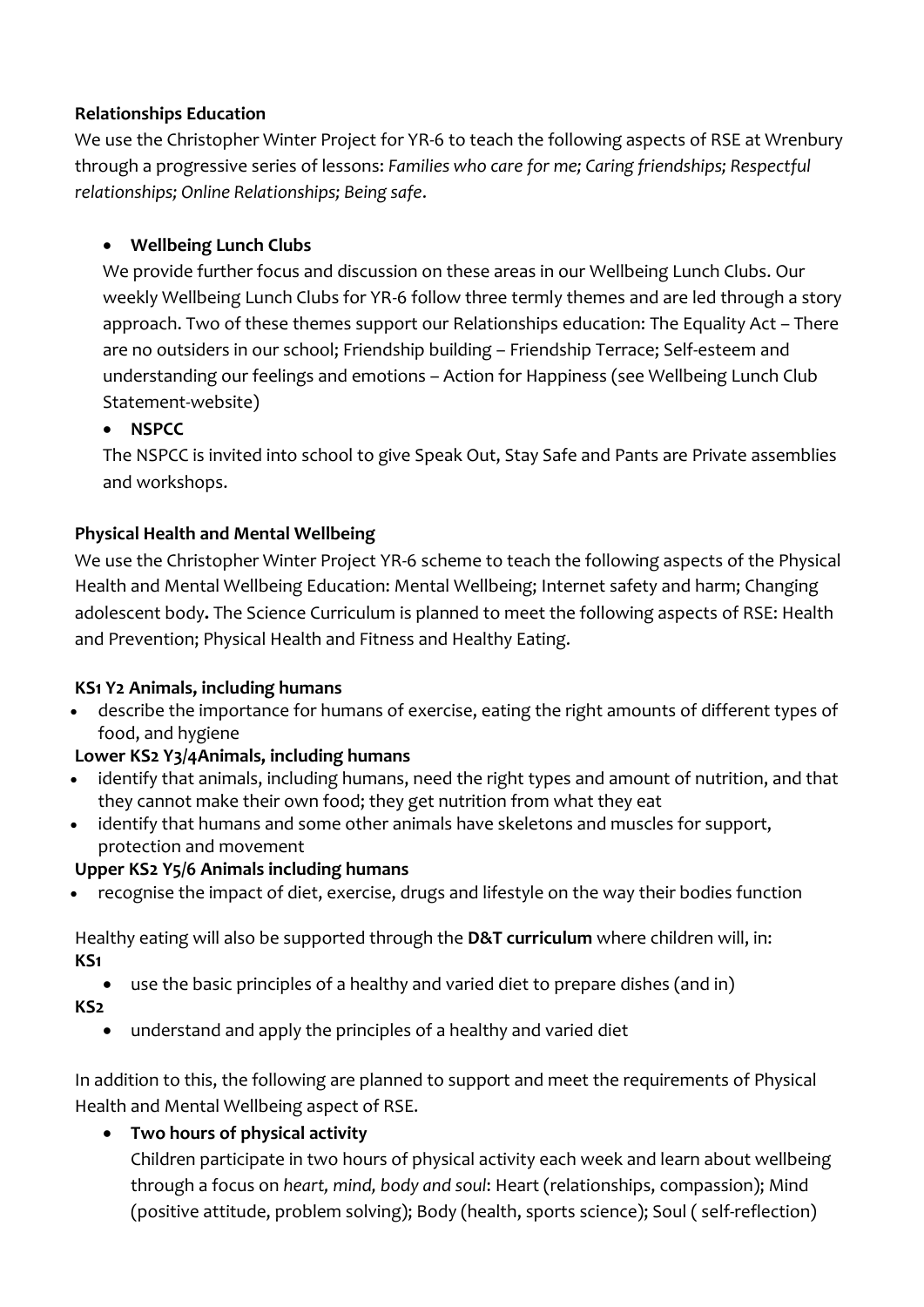#### **Wellbeing Lunch Clubs**

One of the Wellbeing Lunch Club's themes supports our PH&MW education: Self-esteem and understanding our feelings and emotions through Action for Happiness.

## **Wrenbury Walk**

At least three times weekly, each class will undertake a Wrenbury Walk around the school grounds; this provides them with a calming, sensory walk and time to talk to their peers and/or their teacher/

# **Health and Well-being Week**

The school's annual Health and Wellbeing Week involves the school inviting health and well-being visitors into school to lead sessions or groups and year groups/cohorts of children going out into our local community to experience different activities that promote not only physical well-being but also mental well-being. An introduction to a range of activities to support good mental health and wellbeing are undertaken including yoga, bowling and personal fitness. These also introduce the children to new hobbies and pursuits. We work closely with the staff at Wrenbury doctor's surgery, with children visiting the surgery for a range of health talks and/or staff leading sessions in school (including basic first aid). We also collaborate with Wrenbury Nursing Home as part of Compassionate Communities.

## **Sex Education**

The Science curriculum, as detailed in the National curriculum, forms the basis of our Sex Education at Wrenbury.

## **Key Stage 1 (age 5-7 years)**

Year 1 pupils should be taught to:

 identify, name, draw and label the basic parts of the human body and say which part of the body is associated with each sense

Year 2 pupils should be taught to:

- notice that animals, including humans, have offspring which grow into adults
- describe the importance for humans of exercise, eating the right amounts of different types of food, and hygiene

# **Key Stage 2 (age 7-11 years)**

Year 5 pupils should be taught to:

- describe the life process of reproduction in some plants and animals
- Year 6 pupils should be taught to:
	- recognise that living things produce offspring of the same kind, but normally offspring vary and are not identical to their parents

We supplement the Science curriculum with matter of fact, 'Growing up' talks in Years 5 and 6, tailored to the age and the physical and emotional maturity of the pupils, delivered by the school nurse (and attended by a staff member). Parents are informed as to when these talks are to take place and, whilst we would strongly recommend all Y5 and 6 children to attend these, parents are able to ask for their child not to attend these talks.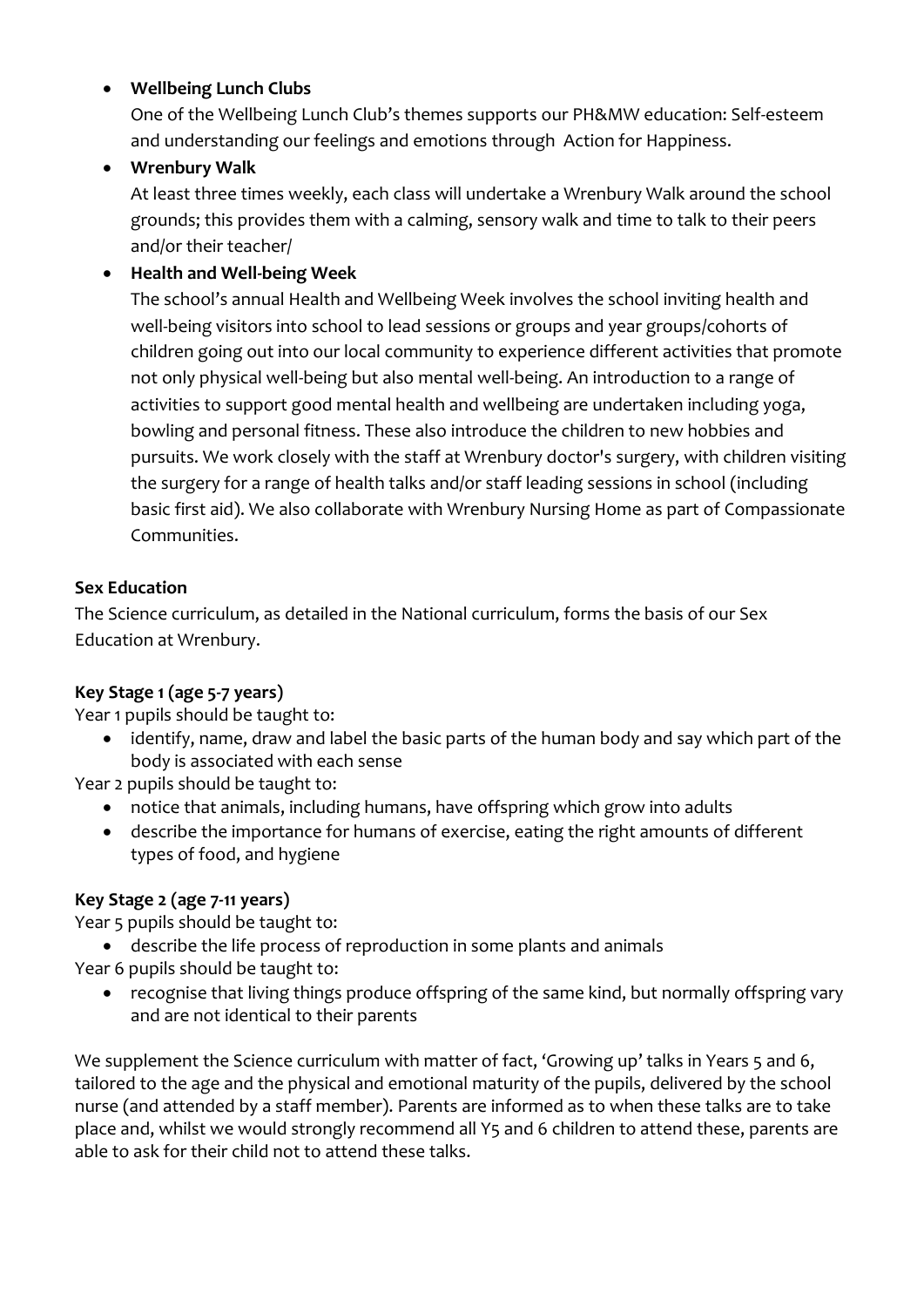RSE is also covered through other curriculum subjects including computing lessons using established websites and teaching programmes such as *uthinkuknow* – teaching pupils how to be safe online at an appropriate age.

Visits and visitors are also organised to support the RSE curriculum at Wrenbury.

### **Answering Children's Questions:**

**1.** We are aware that children are likely to have many questions that may occur at any time. Children tend to ask whatever is on their mind. We see this as a positive point and a sign that we have created a safe environment where children feel empowered to feed their natural curiosity and learn about themselves, their bodies and the world around them. However, we acknowledge that some parents may feel uncomfortable about how particular questions may be dealt with in class.

**2.** We believe children are better off receiving honest, open answers from safe adults in their lives, rather than it being left to the internet or older children with a smart phone. In the age of information, where children in primary school have access to tablets, smart phones and the internet (often unsupervised), it is essential that we help children to recognise they are able to ask questions without judgement rather than searching for answers on the internet.

**3.** By tackling these topics in a matter of fact manner, without embarrassment means that we take the mystic allure out of the topic. For children, asking questions are simply signs of a healthy and natural curiosity and should not be deemed as rude. We can stop the topic becoming taboo and embarrassing and removing the stigma before it has had chance to form if we answer their questions in a matter of fact way.

**4.** We believe that if children ask a question they deserve an answer. If ignored they merely build unnecessary barriers, making children think they have done something wrong; they are then unlikely to ask again, and are instead left to seek their answers from less reliable or child friendly sources, due to shame. However uncomfortable the question may be, the thought is already in their head. It is much better that we, as safe adults, take responsibility and tackle the question safely and age appropriately.

**5.** Staff know how to deal with children's questions age appropriately and this is done consistently across the school as follows:

- Children will be praised for asking questions. We wish to encourage children to seek answers from safe adults.
- If a question is relevant to the whole class, we will answer it to the whole group.
- However, as with any other subject, there may occasionally be the need to differentiate depending on children's knowledge and experience. Some children may need additional information or support compared to others.
- If a child asks a question that is not necessarily suitable for the entire class, we will respond, by saying: "That is a fantastic question, hold that thought, I am going to set everyone some work and I will come and talk to you and answer your question in a minute when everyone else is working."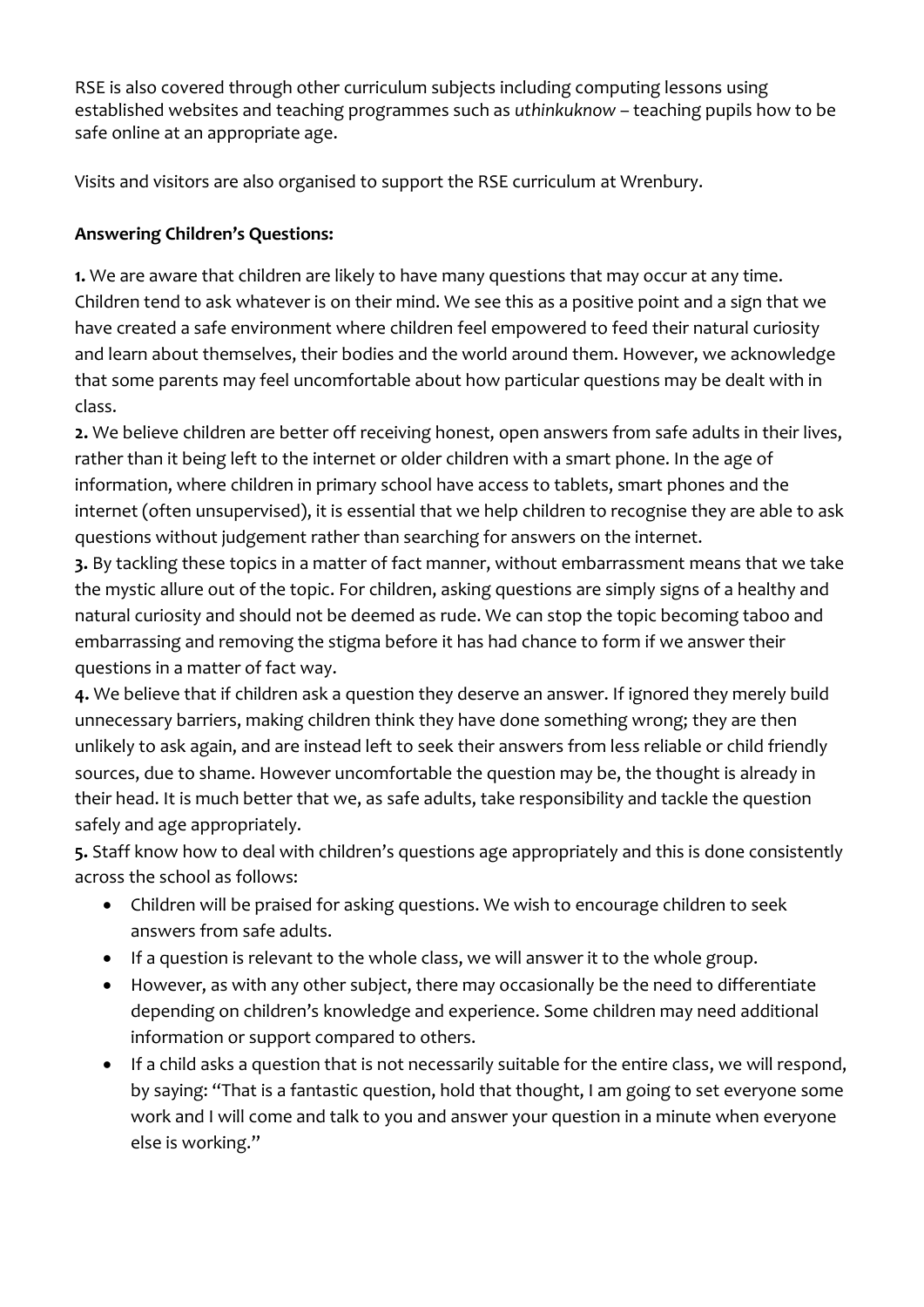- If the member of staff doesn't have an answer or doesn't know, they will say so. There is no shame in not knowing the answer but the member of staff should make an effort to help the child to find the answer later.
- If the member of staff is not sure how best to answer a particularly tricky question, our suggested response is: "That is a brilliant question, I would like to give you an equally brilliant answer, so let me have a think about it and, once I know the best way to explain it clearly, I will come back to you". This will allow teaching staff time to think, seek help, advice or support from colleagues, or to speak to senior management.
- If a child asks a question we know parents may be uncomfortable with, staff may choose to delay answering the question (as above) until they have spoken to the parent/carer if possible and talk through their response.
- Teachers will answer questions, openly, honestly, scientifically and factually without relying on their own personal beliefs. Teachers will not be expected to answer personal questions about themselves or to ask direct personal questions of their pupils that could make either parties vulnerable.

#### **Parents and parental rights to withdraw**

We believe that successful teaching around RSE can only take place when parents and school work together. We both want children to grow up safe and happy in healthy relationships, with the ability to manage their emotions and speak up when they feel unsafe. Therefore, we are committed to working together with parents.

We endeavour to be transparent and give parents information about all the programmes and lessons we deliver around RSE as we recognise it can be a sensitive subject for some families for a number of reasons.

All new parents to our school will be given information about the RSE we deliver as part of their induction to the school, including information of how they can get a copy of this policy. We recognise the importance of parents knowing about the content of the lessons so they can carry on the conversations at home and have an opportunity to talk to their children about their own families, beliefs and values.

We recognise under the new draft guidance for Relationship Education, Relationship & Sex education and Health Education (DfE 2018), parents retain the right to request their child is removed from some or all of the elements of sex education which go beyond the national curriculum for science. Maintained schools are required to teach about the main external body parts and changes to the human body as it grows from birth to old age, including puberty. **There is no right to withdraw from the national curriculum.** 

Should a parent decide that they do not wish their child to take part in lessons, we would ask that they first speak to their classroom teacher to discuss their concerns. Our teachers will happily show parents all the teaching material and context of any of our lessons and explain the reasons why any material is included in the programme. We will also highlight that whilst parents have the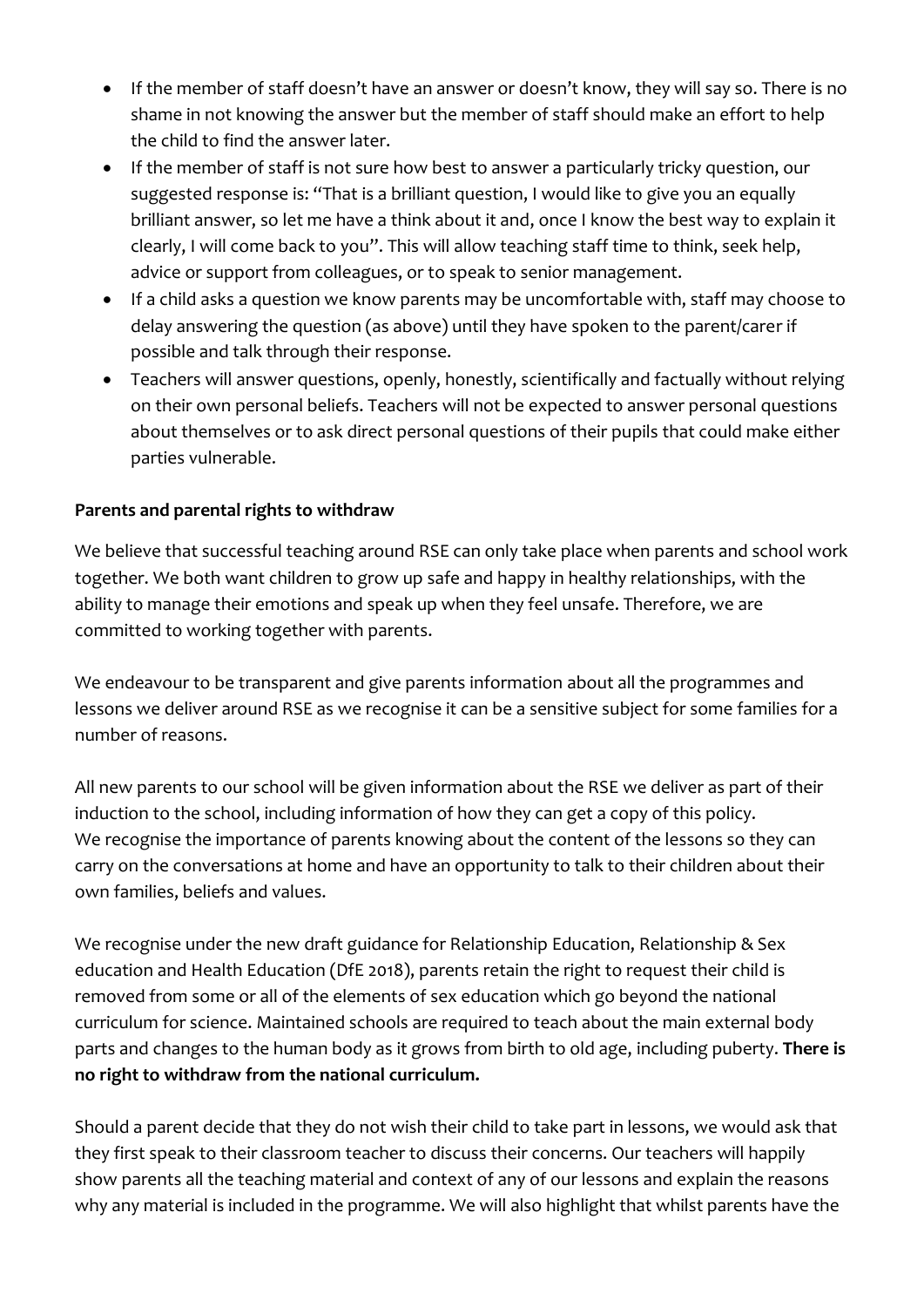right to withdraw their child from these lessons, they do not have the right to withdraw other children from receiving these lessons. We believe it is better for children to hear from safe adults than to hear second hand from their class-mates at break-time.

If parents do decide to withdraw their child, they should inform the head who will find other provision for the child to engage in during the lesson. Currently, head teachers must comply with requests to withdraw from any non-statutory lessons in the programme.

#### **Policy on Menstruation**

We recognise that the onset of menstruation can be a confusing or distressing time for children if they are not prepared. As a school we acknowledge we have a responsibility to prepare children for menstruation and make adequate and sensitive arrangements to help children manage their period. Especially children whose family may not be able to afford or will not provide sanitary products.

We recognise that period poverty exists in the UK and that some children are forced to avoid attending school if they are on their period, when they are unable to manage it sensitively. We do not want that to be the case in our school and will make every reasonable effort to support children to access their education and enjoy school.

Puberty is occurring earlier than ever before, and it is now not uncommon for children to start their periods whilst in primary school. For this reason we deliver puberty lessons to all children in years 5 and 6. As part of these lessons children will be told about menstruation and there will be discussion of what periods are, explanation of other symptoms associated with periods, how they can be managed hygienically and sensitively. We are also aware that some children may start their periods slightly earlier and work with parents to support them in school.

Menstruation should not be something that a person is made to feel embarrassed or shameful of or be teased about as it is a normal, healthy, biological function. As a school, we need to treat each other with respect and empathy and this includes changes that take place during puberty such as menstruation.

During lessons where puberty and menstruation are discussed, we will take the opportunity to highlight the location of sanitary bins available in school, and how these are to be used. In school we have a menstruation kit available, which contains sanitary products, spare underwear and plastic bags to wrap up underwear should there have been any accidents. Children will be made aware of where these are kept and how they can be accessed through designated members of staff, including lunchtime supervisors.

When school trips or residential visits are arranged for years 4, 5 and 6, provisions to deal with a child's period needs to be considered and added to the risk assessment and planned for.

#### **Safeguarding Children:**

When teaching any sensitive topic, such as RSE which deals with family life, safe and appropriate touching, personal body parts, healthy relationships and keeping safe online, we recognise the potential to uncover incidents of abuse through children's disclosures.